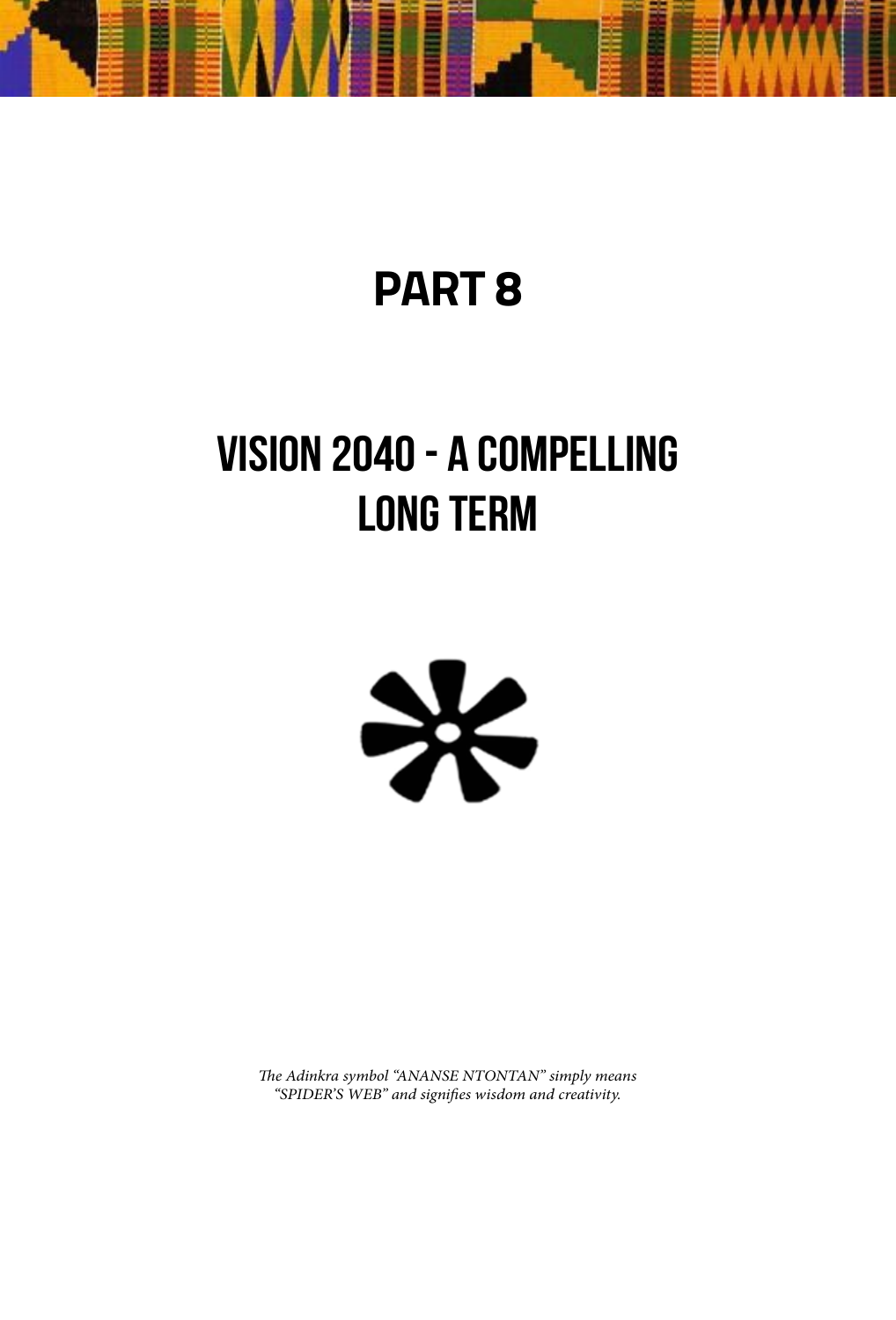### **INTRODUCING VISION 2040 (AD 2020 – AD 2040)**

#### **INTRODUCTION**

 $\prod$ t was a memorable and historic day. The dat was 25<sup>th</sup> October 2019, and the occasion was the launching of VISION 2040 at the Annua Missions Conference of the Ghana Evangelical t was a memorable and historic day. The date was 25th October 2019, and the occasion was the launching of VISION 2040 at the Annual Missions Association (GEMA). Twenty key leaders representing four main segments of the missionary movement in Ghana stood together to launch VISION 2040. The first five leaders standing in for the Church in Ghana included Rev. Dr. Steve Asante, past President of the Ghana Baptist Convention, and Apostle Prof. Opoku Onyinah, who had served previously as the Chairman of the Church of Pentecost, Chairman of the Ghana Evangelism Committee, (GEC) and Chairman of the Ghana Pentecostal and Charismatic Council (GPCC). Five leaders each also stood in for; Mission Agencies, Expatriate Missionaries serving in Ghana,

and emerging young leaders and these formed the symbolic leadership that supported Rev Dr. Steve Asante to launch the Vision. Each of the 20 leaders also symbolically representing a year of the 20-year vision.

This is to share with you this exciting vision to have an evangelized Ghana without any unreached people groups, a strong sending church, a strong missionary praying church, and a new generation of Missional Christians. As we explore Vision 2040 together, it is our prayer that you will get to know that God has a role for you in this exciting vision.

#### **What is the VISION 2040?**

It is a compelling 20-year vision and Missions Agenda for the whole of Ghana.

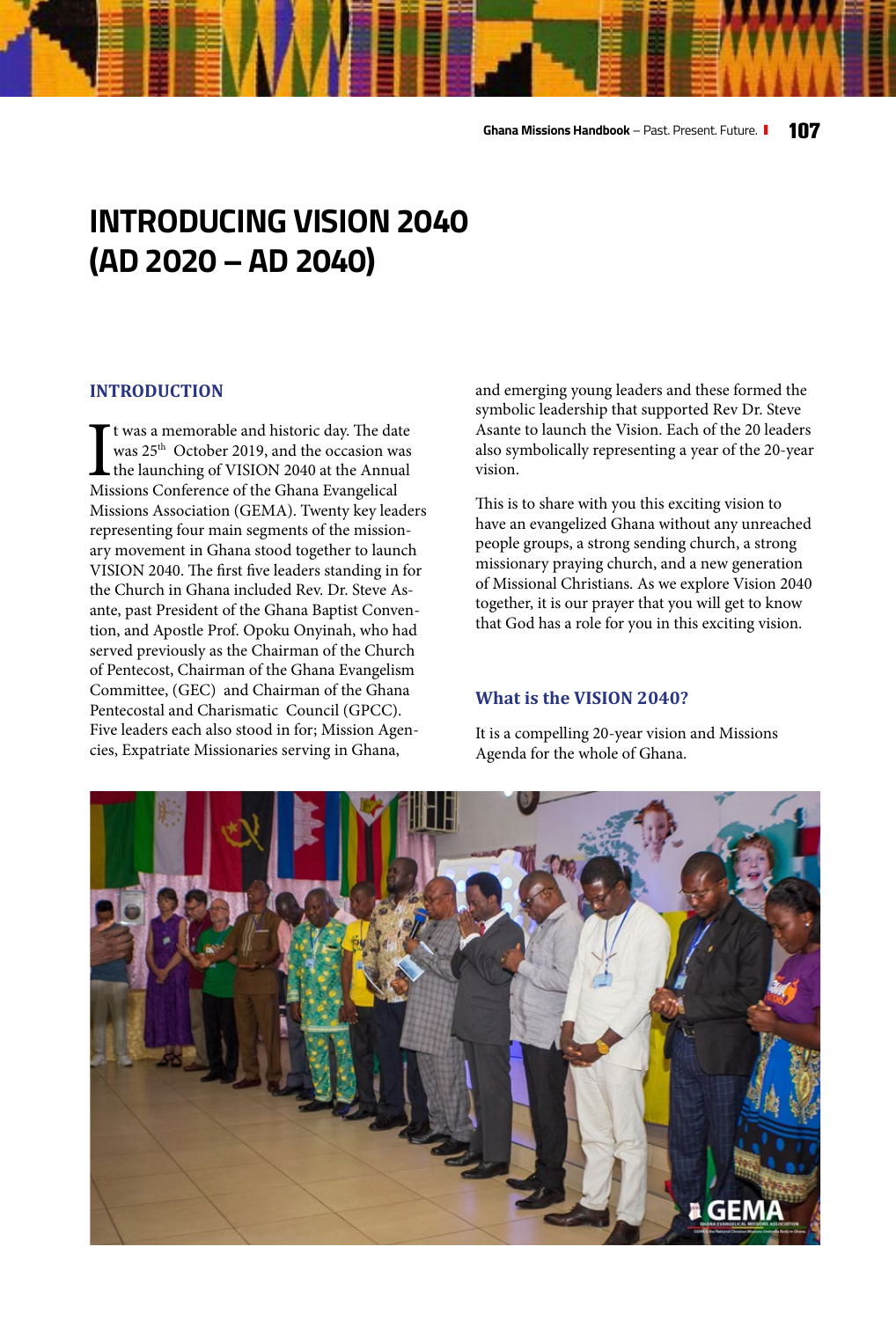#### **Why the need for the vision**

To serve the church to fulfill her mandate of sending the Gospel and making disciples in the uttermost parts of Ghana and the world with special emphasis on unengaged and unreached peoples.

#### **Who is behind it?**

The Ghana Evangelical Missions Association (GEMA), the Umbrella Body of Mission Agencies and Missionary Churches in Ghana. GEMA seeks to "build a Network to reach the nations".

#### **How will the vision be realized?**

Through the active partnership between the Church in Ghana, GEMA, GEC, Mission Agencies, Para-church Organizations, Theological Institutions, and individual Christians and other strategic partners in Africa and on the global stage.

#### **Pillars of VISION 2040**

The 4 PILLARS OF VISION 2040 are the following. By AD 2040 by the Grace of God, we seek to see:

#### **1. AN EVANGELIZED GHANA WITHOUT ANY UNREACHED PEOPLE GROUPS**

• To see Ghana evangelized in one generation.

• To see the 19 remaining Unreached people Groups reached with the gospel to the extent that they have enough Christians able to evangelize their people from generation to generation till Christ returns.

#### **2. A STRONG SENDING CHURCH**

• To see a strong, Christ-like, Mission Minded and Missionary Sending Church in Ghana that is significantly contributing to World Evangelization and the fulfillment of the Great Commission

#### **3. A STRONG MISSIONARY PRAYING CHURCH**

• To see a Prayerful Church fervently and consistently praying for the salvation of the lost and the unreached people groups, Ghana, the nations as well as for Leadership and

**Missionaries** 

• The Ghanaian church is a praying Church and VISION 2040 seeks to leverage that for the Great Commission and God's Glory.

#### **4. A NEW GENERATION OF MISSIONAL CHRIS-TIANS**

• To see a new Generation of Missional, passionate, word-based, obedient, Spirit-filled, matured and Christ-Centered Christians emerge to lead Ghana, ( in all areas- church, government, education, business, media, marketplace, Para-church, non-profit, the arts, etc), serve with integrity, being corruptionfree as well being true Disciples of our Lord Jesus Christ, who make reproducible disciples everywhere they find themselves, and many of them becoming a new breed of Missionaries fearlessly and sacrificially taking the Gospel throughout Ghana, West Africa, the rest of Africa and the uttermost parts of the world.

#### **The VISION 2040 Goals (AD 2020 – AD2040)**

- Facilitating the sending of 30,000 Missionaries (to the unreached and mission fields in Ghana, West Africa, the rest of Africa and the ends of the earth)
- Mobilizing 30,000 Churches to pray
- Mobilizing 30,000 Churches to send Missionaries

#### **Funding**

Funds will primarily be raised through the Ghana Missions Fund and the generosity of the missions movement and the Body of Christ.

#### **Other Projects of Vision 2040**

**The Ghana Missions fund and the Missions Mentoring Network**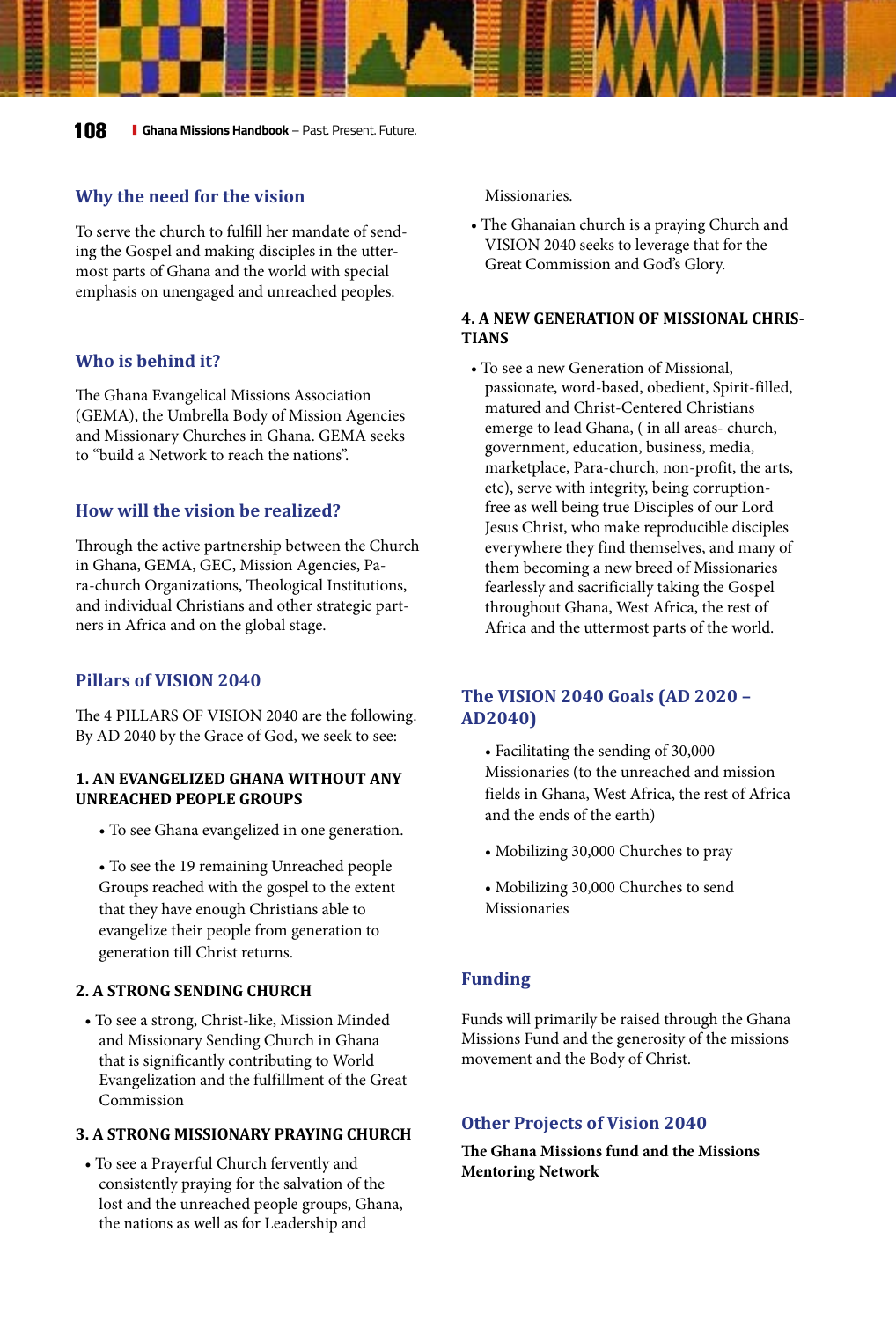#### » **THE GHANA MISSIONS FUND**

To raise funds from a wider spectrum of Believers in Ghana to help fund missions in Ghana and from Ghana. The strategy amongst others is to have a 10million + cedis yearly fund (Mobilize one (1) million Christians to give 10 cedis each year and other larger donations)

#### » **MISSIONS MENTORING NETWORK**

To raise a new Generation of Mission-Minded Christians right from Primary School age groups, thru Junior & Senior High School Level to University level and beyond.

#### **Monitoring and Evaluation**

- Compilation of databases of both Church and mission agency sending structures
- Field visits and or Continuous research
- Periodic State of missions Consultations
- Feedback and or reports from GEMA

#### **Join Hands with Us to Reach Vision 2040**

Today we want to invite you to join hands with us to catch the vision to have an evangelized Ghana without any unreached people groups, a strong sending church, a strong missionary praying church, and a new generation of Missional Christians together. We invite you to consider how your gifts, talents, and resources connect with the vision and choose a role to serve in this vision.

Perhaps God has stirred your heart and you are ready to join hands with GEMA. If so, we invite you to join us today. It is very easy and you can help in several ways:

1. Sign on with your Church, Mission Agency, Para-church organizations, and you.

2. Sign up your children and youth groups for mentoring in the following areas:

- Evangelism
- Disciple-Making
- Missions
- Leadership
- Prayer
- Missions Support
- Discovering Your Purpose and or Calling and Spiritual Gifts

In the following levels:

- Level 1 Children (5years 12 years)
- Level 2 Youth( 13years -19years)
- Level 3 University Students & Young Adults – (20years- 30 years)
- Level  $4$  Adults (30 years  $+)$
- Level 5 Full-Time Missionaries and Potential Missionaries
- Level 6 Missionary Families

3. You can also join our team of mentors and trainers.

Please sign up by filling "Join the Vision 2040" form or by sending an email to - gemaghana@gmail.com

Or a text or WhatsApp message to Theresa Parbey on +233-24 639 1921

#### **Taking Next Steps**

After you join the vision, your next steps will be based upon your role. If you signed up with your church or organization, a next step could be identifying ways you could partner at the different levels with us to reach the vision.

#### **Staying Connected**

We want to stay connected with you so that we can support and encourage one another. You will begin to receive email updates regarding the vision. Or visit our website - https://www.gemagh.org

#### **Conclusion**

Turning the Tide: Vision 2040 seeks to "turn the tide" as far as mission is concerned in Ghana.

Global statistics reveal that only 2% of Christians share their faith regularly. Also, a greater majority of Ghanaian Christians do not know of or do not obey the Great Commission.

Vision 2040 seeks to turn the tide in this area of missions, evangelism, discipleship, and disciple-making.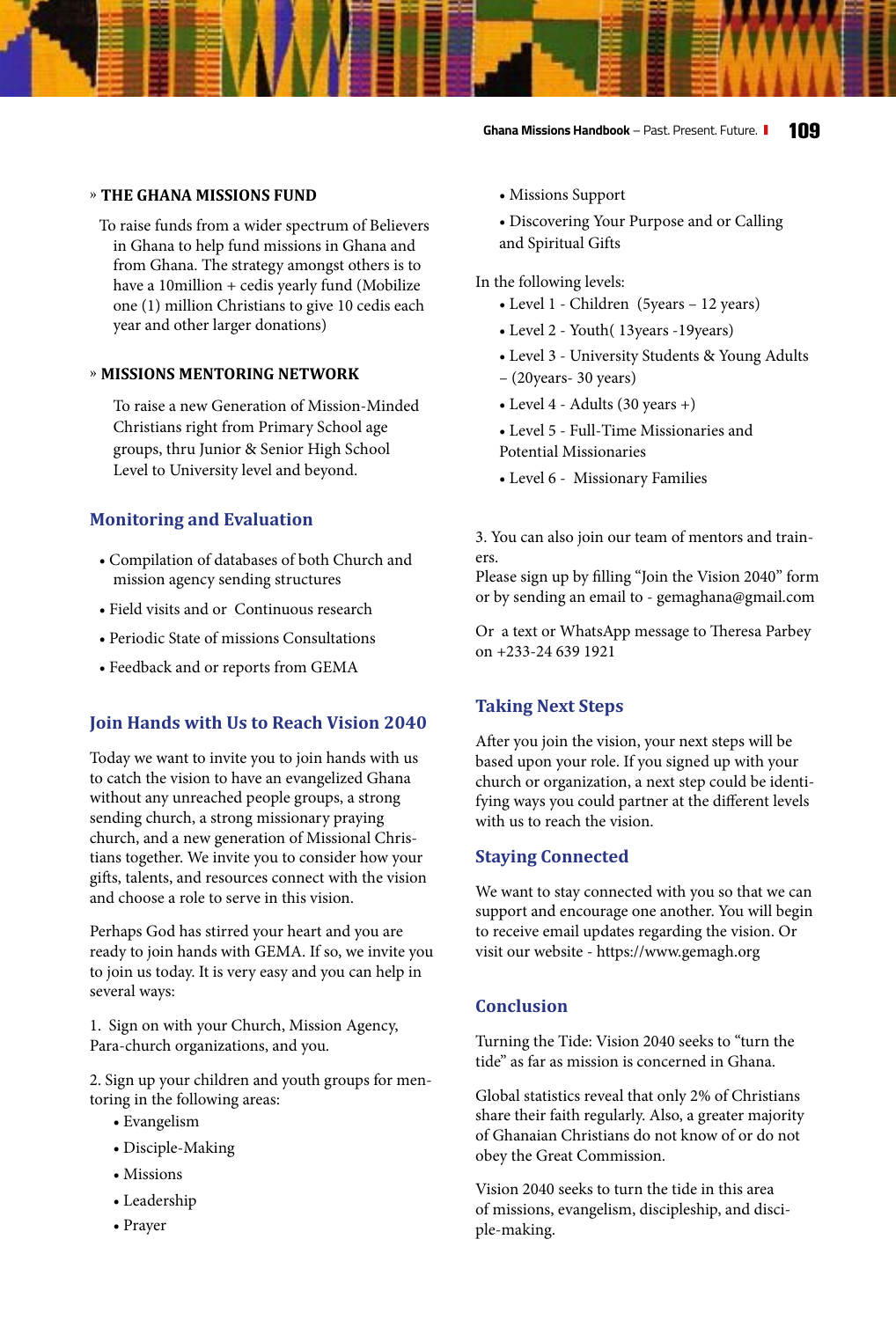

It seeks to bring it to the forefront of the life of the Church and Believers in Ghana.

Join us! Let us do this together!

**FOR GOD AND FOR COUNTRY**